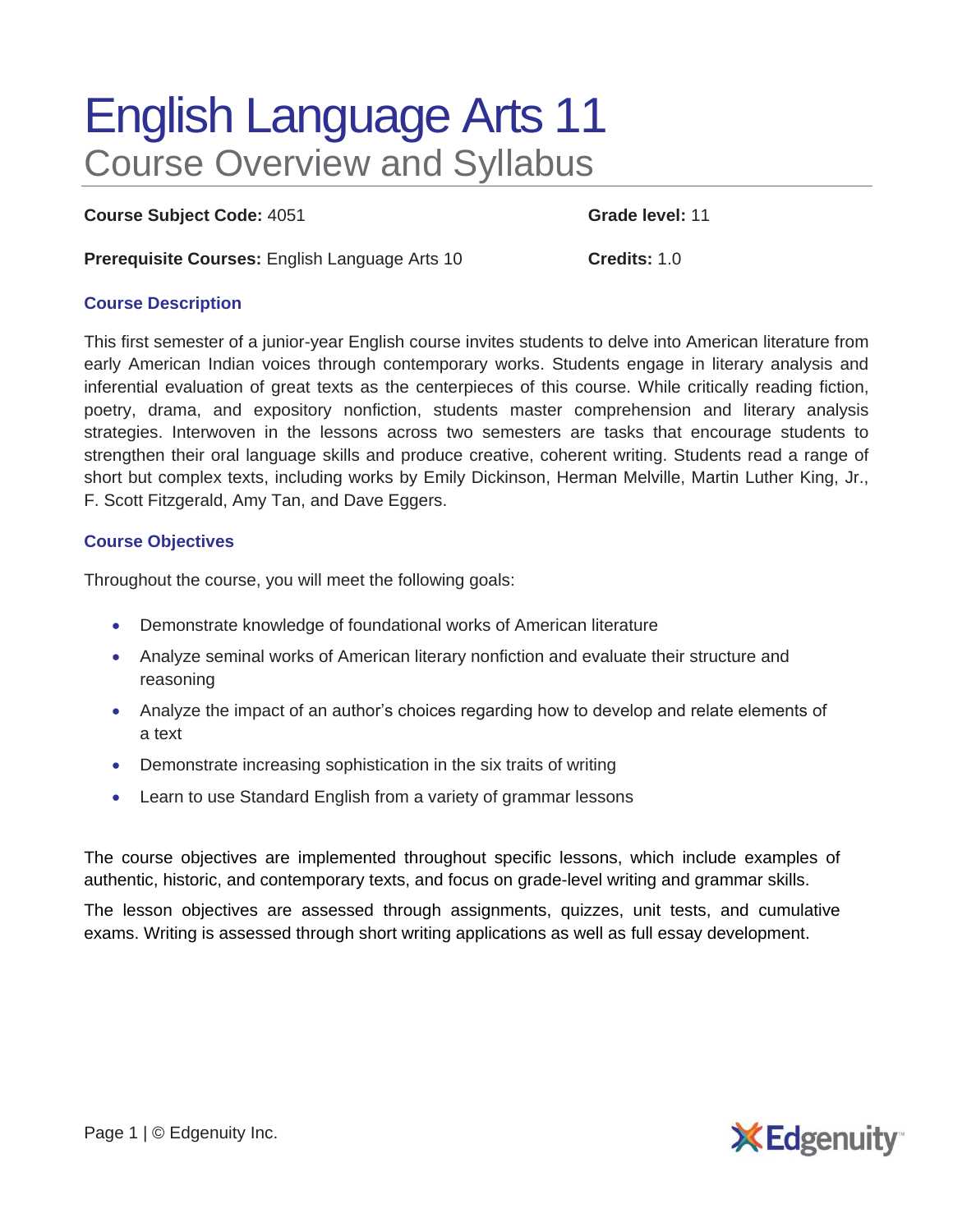## **Student Expectations**

This course requires the same level of commitment from you as a traditional classroom course. Students are expected to spend approximately five to seven hours per week online on:

- Interactive lessons that include a mixture of instructional videos and tasks
- Assignments in which you apply and extend learning in each lesson
- Assessments, including quizzes, tests, and cumulative exams

#### **Communication**

Your teacher will communicate with you regularly through discussions, e-mail, chat, and system announcements, and will provide you with hours of availability, contact policies, and any synchronous attendance requirements. You will also communicate with classmates, either via online tools or face to face, as you collaborate on projects, ask and answer questions in your peer group, and develop your speaking and listening skills.

## **Grading Policy**

You will be graded on the work you do online and the work you submit electronically to your teacher. The weighting for each category of graded activity is listed below.

| <b>Grading Category</b> | <b>Weight</b> |
|-------------------------|---------------|
| <b>Assignments</b>      | 10%           |
| <b>Essays</b>           | 15%           |
| <b>Lesson Quizzes</b>   | 20%           |
| <b>Unit Tests</b>       | 30%           |
| <b>Cumulative Exams</b> | 20%           |
| <b>Projects</b>         | 5%            |

#### **Scope and Sequence**

When you log into Edgenuity, you can view the entire course map—an interactive scope and sequence of all topics you will study. The units of study are summarized below:

- **Unit 1:** American Roots: From Native Traditions to the Bright Romanticism
- **Unit 2:** Dark Romanticism: American Gothic
- **Unit 3:** A Nation Dividing and Expanding: Civil War, Regionalism, and Realism
- **Unit 4:** Make it New!: Modernism
- **Unit 5:** Victory and Despair: The Roaring Twenties, Modernism, and Postwar Outlooks
- **Unit 6:** I, too, am America: Cultural Rebellion and the Harlem Renaissance
- **Unit 7:** Heritage and Multicultural American Identities: Contemporary Voices
- **Unit 8:** Globalization and the Information Age: Postmodernism into the Twenty-First Century